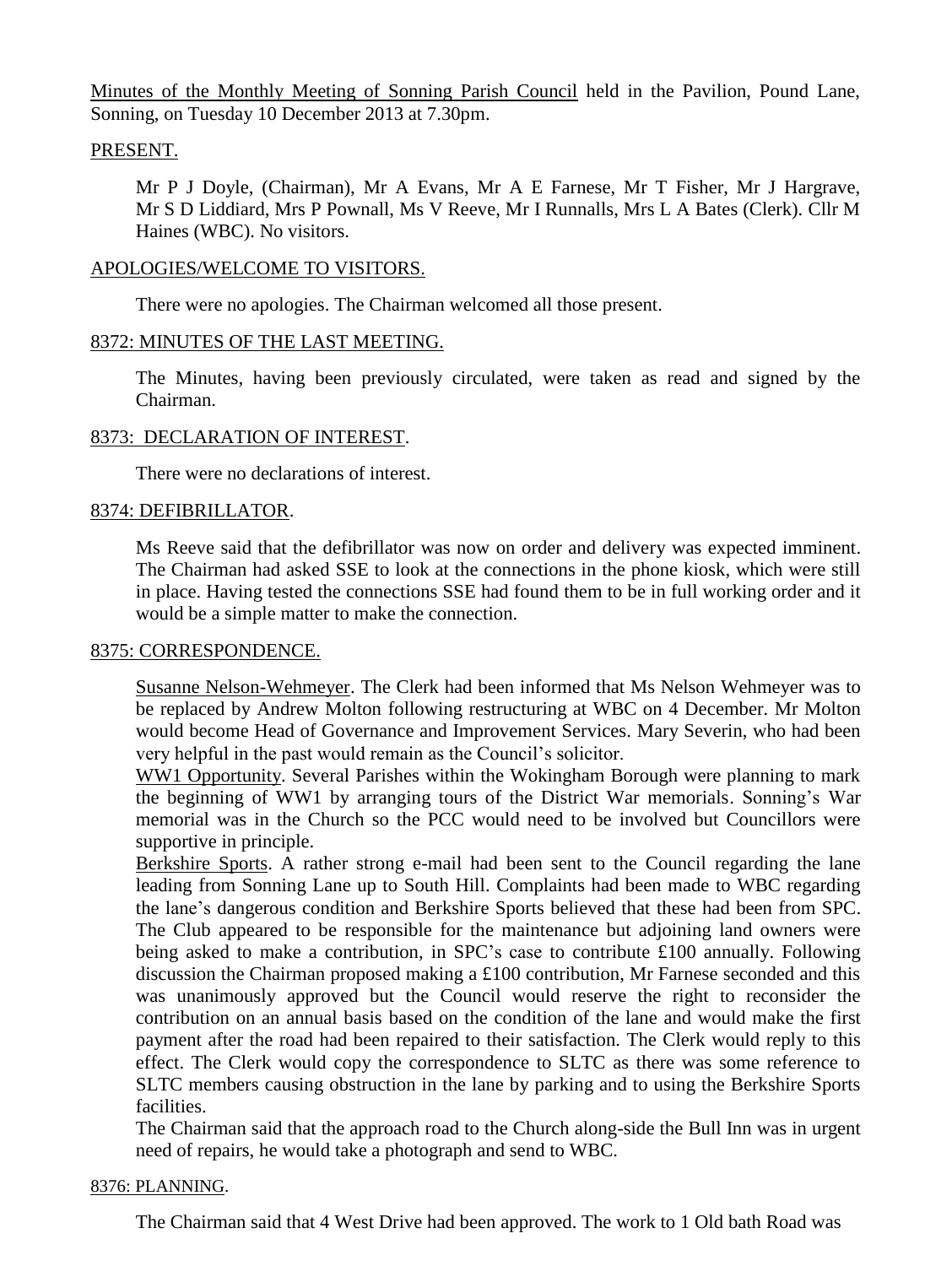#### 8376: PLANNING (Cont'd)

ongoing, it was difficult to see if the replacement roof was larger than shown on the revised drawings. An amendment had been submitted for 7 Old Bath Road. The advertisement application for the stickers on the telephone kiosk was ongoing but the application for change of use had been approved. The Fire Station site had been sold for over £1M.

Letter to Claire Lawrence. It was over five weeks since request for information on how the S106 money for the Fire Station had been calculated had been sent (28 October) but no reply had been received. The Clerk would chase this up. Mr Farnese said that WBC had chosen to use the outside person to decide the S106 following the applicants appeal and had chosen to accept his decision so they were answerable. The site had cost the applicant £530,000 and been sold for over £1M but they were not required to make a contribution to affordable housing, while August Field had been required to pay £40,000.

Cllr Haines said that Sonning Golf Club had submitted an application for a new entrance onto Butts Hill Road but this was not in the parish of Sonning. It was surprising that SPC had not been consulted.

Details of the boundary treatment for Greendown had been submitted to WBC.

The following applications were ongoing: 1 Sonning Gate (F/2012/1398); Land facing Duffield Road (F/2013/0634); 11 Hawthorn Way (F/2013/1549): Pearson Hall (A/2013/2036): 35 Little Glebe Sonning (F/2013/2150):

The following applications had been approved: Pilgrims Thames Street (F/2013/1742): Sonning Court Thames Street (F/2013/2074): Microsoft Campus Thames Valley Park (EXT/2013/1963):

The following new applications had been received. 4 West Drive (F/2013/2296) Two-storey side/rear extension with integral garage two storey rear extension single storey rear extension conversion of garage into habitable accommodation single storey front extension to form porch to dwelling and new access.

The following applications had been withdrawn. Studio Cottage Pound Lane (F/2013/2152).

# 8377: CONSERVATION ASSESSMENT.

The Chairman said that Mr Hart had informed him that Ms Coulter and Mr O'Callaghan were working on the Assessment but felt a Neighbourhood Plan was important. The Chairman said that SPC would need to take a view on this.

# 8378: QUESTIONS FOR BOROUGH COUNCILLOR.

Mr Farnese asked if WBC had changed the heating contractors for the properties in Glebe Gardens. A number of unknown vehicles were visiting the area causing some concern amongst residents. Cllr Haines agreed to find out who the new contractor was.

#### 8379: PARISHIONERS QUESTIONS

There were no questions.

# 8380: PROPOSALS FOR QUEENS JUBILEE CELEBRATIONS.

The Chairman said that installation of the lighting had been completed, but there had been some delay due to technical problems caused by the foundations of a very old building preventing the new cable from being installed in the proposed position. This had resulted in the ground workers having to return at an additional cost of £650. Mr McNeil had agreed to pay this cost. The Chairman said that he had received congratulations on the success of the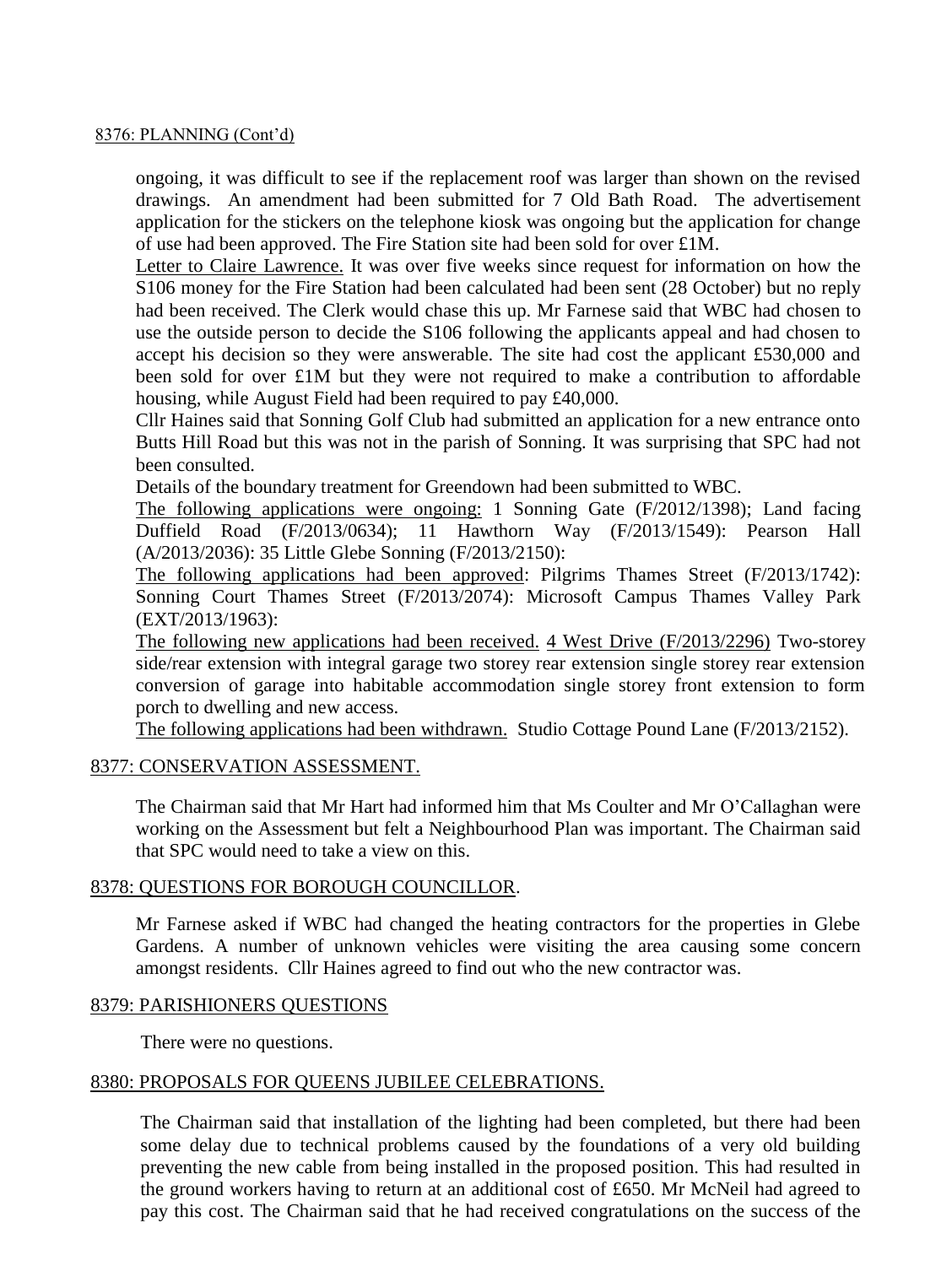project and Mr Woodward (Chairman Eye and Dunsden PC) had e-mailed to say how effective

## 8380: PROPOSALS FOR QUEENS JUBILEE CELEBRATIONS (Cont'd).

the lighting was. Mrs May (MP) had said that the lighting would be a huge benefit to the community. The next stage would be to install a commemorative plate. The Chairman had two quotes for a stainless steel plate and proposed accepting the quote from PME Engraving Ltd for £120, Mr Farnese seconded and this was unanimously approved. Following further discussion it was agreed to place the plate on the traffic light control cabinet and the Chairman would circulate a form of words for approval. Mr Runnalls asked about changing the colour of the cabinet and the Chairman said that there was special paint for the purpose and it was agreed to purchase this in green. The old County boundary marker had come to light and the Chairman proposed reinstalling it on the River side as it was too long to return to the old position. Mr Runnalls said care would be needed to prevent damage to the Bridge structure. Mrs Pownall asked about additional funding and the Chairman said that he was looking into this together with Mr Hargrave and Mr Fisher.

### 8381: FINANCE.

- a) Report. The Clerk had prepared a report which was noted.
- b) 2014/15 Draft Budget. Following discussion it was agreed that there should be no increase in the Precept with money being taken out of reserves if necessary to cover any shortfall. Councillors would look again at the draft budget to see if any savings could be made. The Chairman said that he had spoken to Barclays Bank in Woodley about opening an account now that the Yorkshire account had been moved to the Piccadilly Circus branch making it difficult to communicate. Following discussion it was agreed that the account should be moved to Woodley and Clerk should complete the application form.
- c) Payment of Accounts. The Chairman proposed making the following payments Mr Runnalls seconded and these were unanimously approved.

November

| $Mr K$ Trimmings Litter October + part November | 213.88 |
|-------------------------------------------------|--------|
| $Quadron - Dog Bins$                            | 83.58  |
| Inland Revenue $-$ Tax + NIC                    | 266.56 |
| Mr S Liddiard – Refund Pound Lane Tree          | 86.82  |
| A C Plumbing – Repairs to cistern               | 112.00 |
| $Quadron - Dog Bins$                            | 83.58  |
| <b>BALC</b> – Finance Training                  | 48.68  |
| Sonning Landscapes – Mow Wharf                  | 52.00  |
|                                                 | 946.42 |

#### 8382: HIGHWAYS.

Mr Evans said that it was important for people to understand that the Society's Highways vision had not been endorsed by SPC. The Chairman said that he had spoken to James Lambourne, the University Farm manager and he had said forget the footpath along Charvil Lane. Mr Farnese said that the Council should look at the Society's document to see if there were practical ways of achieving any of their aspirations. Mr Liddiard said that he wished to withdraw from the Highways Working Group as he felt the expectations were unrealistic.